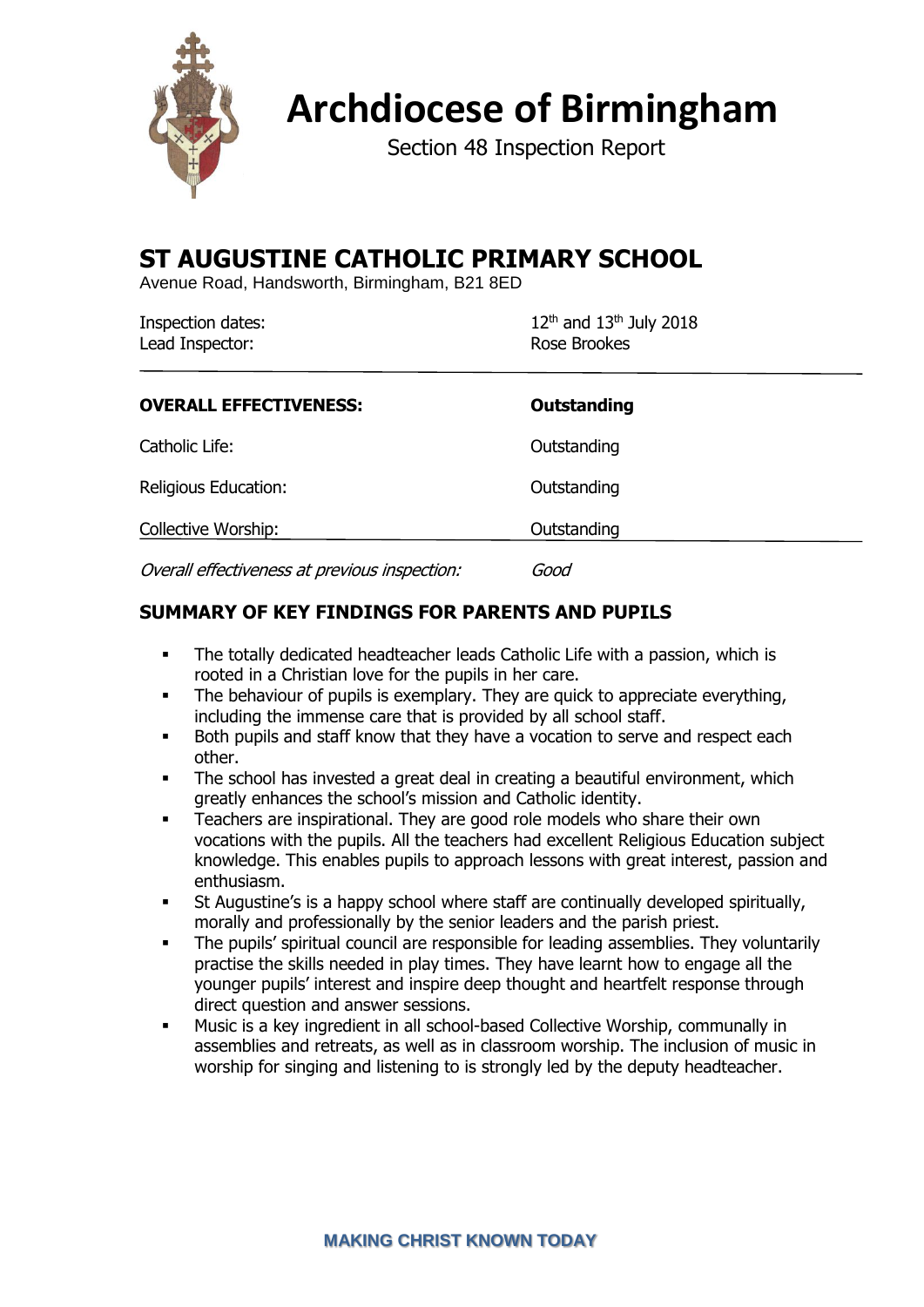# **FULL REPORT**

#### **What does the school need to do to improve further?**

- Ensure that all monitoring and evaluation of Catholic Life, Religious Education and Collective Worship is formally recorded by all stakeholders. All actions, taken as a result of any evaluation of monitoring, need to be reviewed for their impact.
- To further share the responsibility for Catholic Life, Religious Education and Collective worship amongst all leaders and governors.

# **THE CATHOLIC LIFE OF THE SCHOOL**

| The quality of the Catholic Life of the school.                                                                   | <b>Outstanding</b> |
|-------------------------------------------------------------------------------------------------------------------|--------------------|
| The extent to which pupils contribute to and benefit from the Catholic<br>Life of the school.                     | Outstanding        |
| The quality of provision for the Catholic Life of the school.                                                     | Outstanding        |
| How well leaders and governors promote, monitor and evaluate the<br>provision of the Catholic Life of the school. | l Good             |

# **The extent to which pupils contribute to and benefit from the Catholic Life of the school.**

### **The quality of provision for the Catholic Life of the school.**

- The quality of the Catholic Life of the school is outstanding.
- Almost all the pupils show a deep respect for themselves and others as made in the image and likeness of God. The pupils come from a wide variety of backgrounds. They show respect and consideration towards others in their daily lives around the school.
- Pupils actively lead and participate in the Catholic Life of the school in many ways. They annually review the school mission statement. In addition, they monitor the physical environment throughout the school, actively participate and lead initiatives in a variety of charitable work and serve others as young leaders, peer mediators, play buddies and as part of the spiritual council.
- All staff are fully committed to the mission of the school. They enthusiastically participate in school activities which reflect the Catholic Life and mission of the school. They are exemplary role models of mutual respect and forgiveness for pupils.
- The school environment greatly enhances the school's mission and Catholic identity. There is a rich variety of different displays, many of which the pupils have made in a variety of media, depicting the virtues promoted in the Catholic Schools' Pupil Profile (CSPP), different saints and the beauty of God's creation.
- **E** Events in the lives of the community are treasured. For example, there is a beautiful prayer room decorated in remembrance of a deceased pupil. Pupils continually use this room for prayer.
- Pupils are proud of St Augustine's school and they love being part of this diverse community. They say they are well cared for, feel safe and are part of a big family.
- The behaviour of almost all pupils is exemplary at all times. They have an ability to listen, to give thanks, to forgive and be forgiven. They are quick to appreciate everything, including the immense care that is provided by all school staff. They know how to celebrate their success and congratulate others.
- **•** The school and the parish priest work closely together to deliver a very good programme of sacramental preparation for First Holy Communion and Confirmation.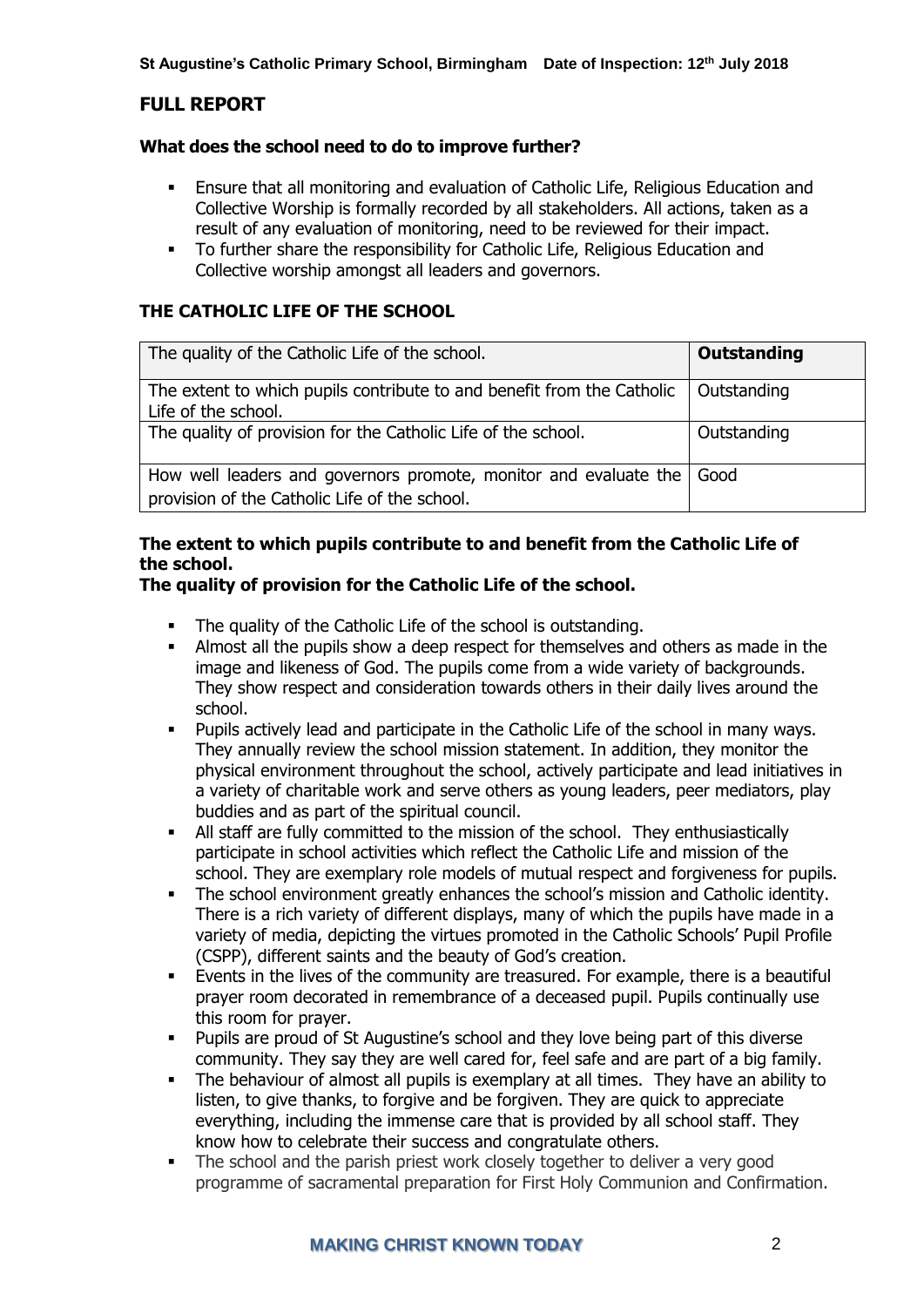- Pupils willingly take a leading role in activities which promote the school's Catholic Life and mission, both within school and in the wider community. They are involved in many types of fundraising, some of which has been a response to school tragedies, for example, organising fundraising for breast cancer.
- Pupils also take the initiative and choose to support fundraising for local charities such as St Chad's Sanctuary, local food banks and Birmingham Children's Hospital.
- Pupils have an obvious love for learning and they demonstrate a readiness to learn about Jesus and to participate in planned activities with enthusiasm. They can articulate Gospel values and the virtues promoted through the CSPP and evidence how they and others in the school put them into action.
- The pupils are culturally very diverse and bring a richness of their own to the school. Gospel values and the CSPP virtues are reflected in the openness, trust, tolerance and respect that are key features of St Augustine's school community.
- Pupils learn about different faiths and cultures. When interviewed pupils said that they recognised that, "although people have different beliefs, we are all part of God's creation and we deserve respect and understanding".
- Nearly all the pupils can identify the sort of person God is calling them to be and have an age appropriate understanding of vocation. They respond with enthusiasm to the excellent provision for spiritual, moral and vocational development. They undertake a wide range of roles and responsibilities willingly. These include class ambassadors, class prefects, house captains, members of young people's parliament and the spiritual council.
- At the beginning of each academic year pupils complete a vocation statement, which is placed in the front of their Religious Education books. This is revisited regularly throughout the year to deepen their understanding of the type of person God is calling them to be.
- All staff have a deep sense of vocation and they support each other as they strive to support not only the pupils but also their families. Examples of this can be seen in the way they have supported bereaved families in the school community. As a result, pupils and parents feel that they belong to a bigger family which cares for them.
- **•** Provision for relationship and sex education is thorough and developed at an appropriate level for all pupils. It is consistent with the teaching of the Church. This enables pupils to explore feelings and emotions and how they impact on themselves and others.
- Pupils actively participate with enthusiasm in a variety of high quality religious experiences and retreats. Year 6 visit Min Y Don in Wales, Year 5 visit Alton Castle and Year 3 complete a pre-Holy Communion retreat led by the Sisters of Mercy at St Mary's Convent, Handsworth.

# **How well leaders and governors promote, monitor and evaluate the provision of the Catholic Life of the school**.

- **•** The extremely dedicated headteacher, who leads Catholic Life with a passion that is rooted in a total love for the pupils in her care, has enabled the staff and governors to provide a very high standard of pastoral care for all the pupils and parents. As a result, staff and pupils live, work and learn in a faith filled Catholic environment where everyone feels the love of God.
- The headteacher, deputy headteacher and the new Religious Education subject leader are deeply committed to the school's mission. They provide support and challenge in all aspects of Catholic Life.
- There is a need to further share the responsibility for Catholic Life and Collective worship amongst all leaders and governors.
- The Caritas Christi in Urbe group is a partnership of twelve primary and two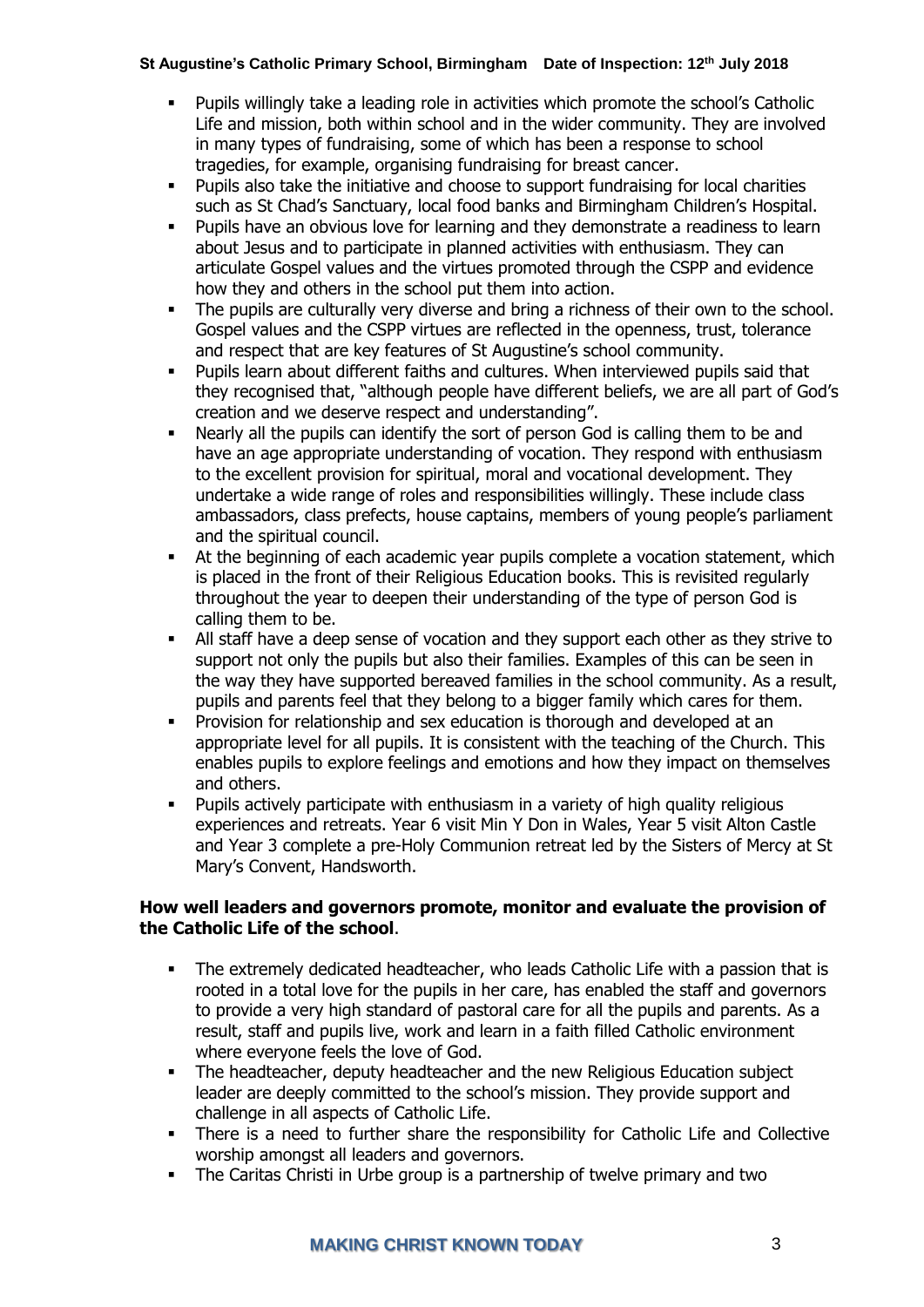secondary schools, who have formalised a Catholic based network using their collective experiences to provide extensive support to staff and trainees. It also works to provide an enhanced curriculum for the pupils in each school.

- Through the school's involvement with Caritas Christi in Urbe there are many opportunities for staff and pupils to enhance the Catholic Life across the schools, for example, enabling pupils to collaborate and lead initiatives outside their school community, developing friendships and collegiate networks, sharing liturgies and retreat days and providing Religious Education training opportunities to develop the skills of staff and governors.
- Newly qualified teachers (NQTs) regularly meet with other NQTs from Caritas Christi in Urbe to share experiences and to receive quality training.
- St Augustine's is a happy school where staff are continually developed spiritually, morally and professionally by the senior leaders and the parish priest. After every Mass the parish priest gives a short homily or lesson on an element of the Catholic faith. Consequently, both staff and pupils have a very good knowledge of their faith.
- **EXECT** All staff have a Catholic Life performance management objective.
- The monitoring and evaluation of Catholic Life takes place through lesson observation, learning walks, book scrutinies and professional conversations with staff and pupils.
- All staff participate in the annual review of the Catholic Life audit and this is used to formulate the Catholic Life action plan and Religious Education action plan. Impact of actions are monitored and evaluated.
- Following recent monitoring, pupils' understanding of vocation was identified as an area that needed developing. This led to a number of actions being taken. Staff understanding of vocation was developed, pupils were taught to focus on who God was calling them to be, quality displays, which motivate and inform everyone, were put up and external speakers and retreats that focus on vocation were arranged. As a result, all pupils and staff have a very good, deeply embedded understanding about what discipleship and vocation means in their lives.
- Parents annually evaluate the Catholic Life of the school.
- Although governors regularly attend events promoting the Catholic Life and they discuss it at governor's meetings, they have not formally recorded evaluations of Catholic Life.
- One of the foundation governors has regularly recorded the monitoring of Catholic Life. This has been done very thoroughly and this governor has a very good knowledge of all areas of Catholic Life. However, this monitoring needs to be more evaluative and it needs to lead to school improvement.

# **RELIGIOUS EDUCATION**

| The quality of Religious Education.                                                                                  | Outstanding |
|----------------------------------------------------------------------------------------------------------------------|-------------|
| How well pupils achieve and enjoy their learning in Religious Education.                                             | Outstanding |
| The quality of teaching, learning and assessment in Religious Education.   Outstanding                               |             |
| How well leaders and governors promote, monitor and evaluate the   Outstanding<br>provision for Religious Education. |             |

#### **How well pupils achieve and enjoy their learning in Religious Education. The quality of teaching, learning and assessment in Religious Education.**

▪ The quality of Religious Education is outstanding.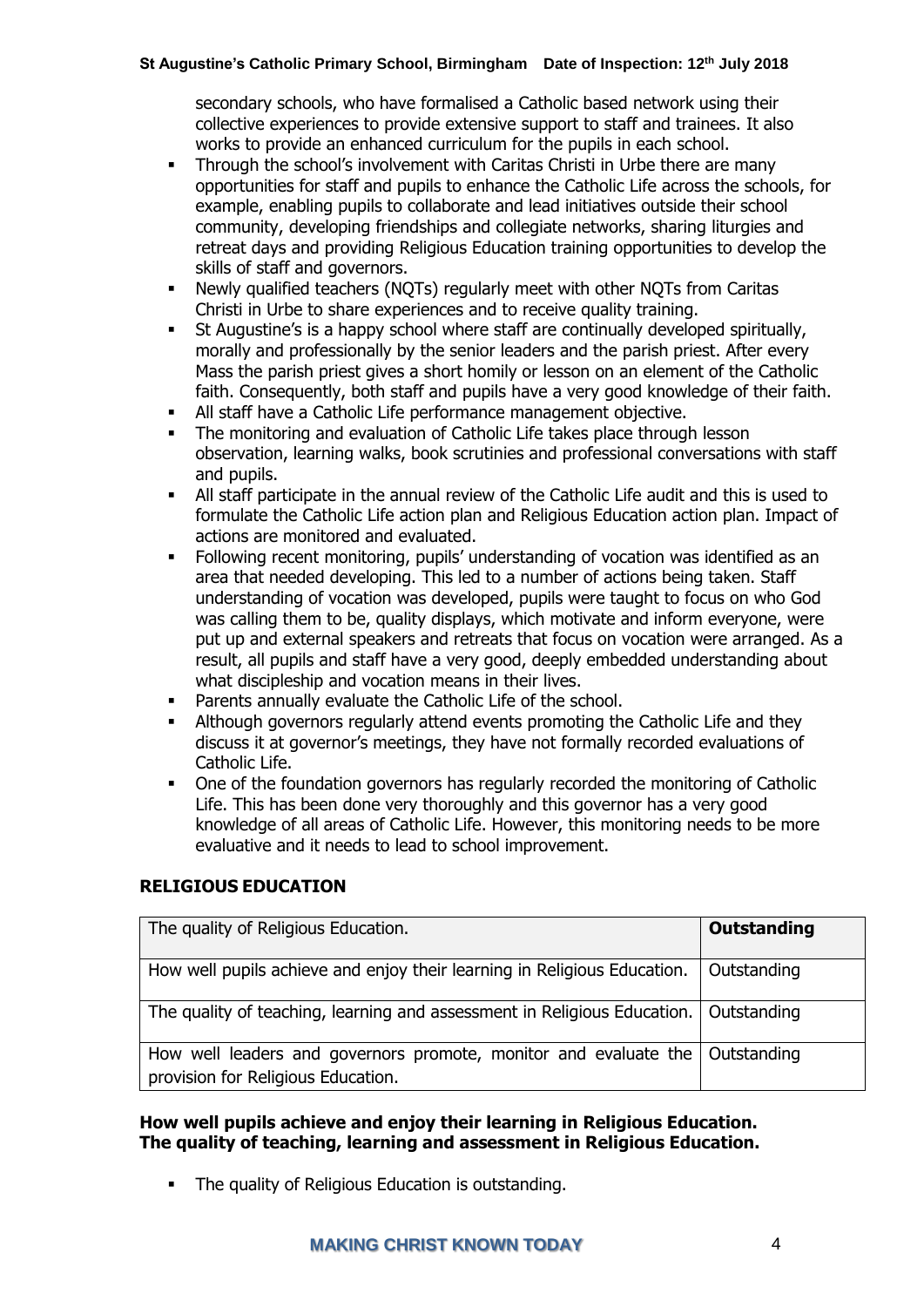- The school has identified that pupils enter Reception class with very low levels of knowledge and understanding of the Catholic faith but by the end of foundation stage most are working at expected levels.
- The high quality of provision for Religious Education means that average attainment continues to be above age-related expectations for most pupils.
- By the end of both key stages, almost all groups of pupils make good progress and many pupils make outstanding progress.
- The school responds well to the high number of pupils who move in and out of the area. The parish priest informs new families about the school. This enables the school to have a very high percentage of Catholic pupils. The school provides targeted pastoral support and excellent support in Religious Education for new pupils. This enables them to settle quickly into St Augustine's school and parish community.
- The school ensures that pupils with special educational needs and pupils with English as an additional language are very well supported. Teachers and other adults are very aware of their pupils' capabilities and of their prior learning and understanding and plan very effectively to build on these. By the end of Year 6, attainment is at least good for most of these pupils, irrespective of ability, and it is comparable with the progress of other pupils.
- All teaching is good and most teaching is outstanding. Teachers are inspirational. They are good role models who share their own vocations with the pupils. All the teachers have excellent subject knowledge. This enables pupils to approach lessons with great interest, passion and enthusiasm.
- All pupils, even those with learning difficulties, are religiously literate. They all know and understand how to think about spiritual issues. During the inspection, the Year 2 teacher challenged the pupils to "Go into your heart rooms", to reflect on what kinds of gifts God has given them. All the pupils were highly motivated and they showed that, from this early age, they have an ability to reflect spiritually.
- During the inspection, teachers consistently used Religious Education resources in inspirational ways. For example, in Year 1, pupils were asked to look at and discuss very meaningful pictures about how they can walk in the footsteps of Jesus in their everyday lives. It was evident that these pictures had been very carefully chosen to inspire and motivate the pupils to understand discipleship and the virtues of forgiveness and generosity. Teachers' planning is outstanding.
- Pupils' knowledge of the Bible is consistently outstanding. From their earliest years pupils can interpret Bible stories and see their relevance in their own lives. Pupils understand how these events and stories can help with decision making. During the inspection, a Year 3 class was able to recognise the carefully chosen objects that are associated with John the Baptist and they were able to compare the baptism of Jesus with their own baptism. When thinking about vocation, pupils were able to make connections between the call of Samuel and the need to listen to God in their own lives.
- **EXECTE FIGHTS IS EXECTED FIGHTS IS OUTSTANDING IN A LIGAN IS CONTEX EXECTED** BET BUDGERY BEIGIOUS Education. One pupil responded to a questionnaire about why he liked Religious Education by saying, "It brings me closer to God".
- **•** The school has successfully focused on matching pupils' work to their abilities. This outstanding skill is consistently evident in Religious Education lessons and books. As a result, all pupils approach lessons with great interest, passion and enthusiasm. Pupils enjoy tackling challenging activities and respond exceptionally well to opportunities which extend their learning.
- Both staff and pupils have a very good knowledge of the teachings of the Catholic faith. All teachers use a variety of questioning techniques, which ensure that pupils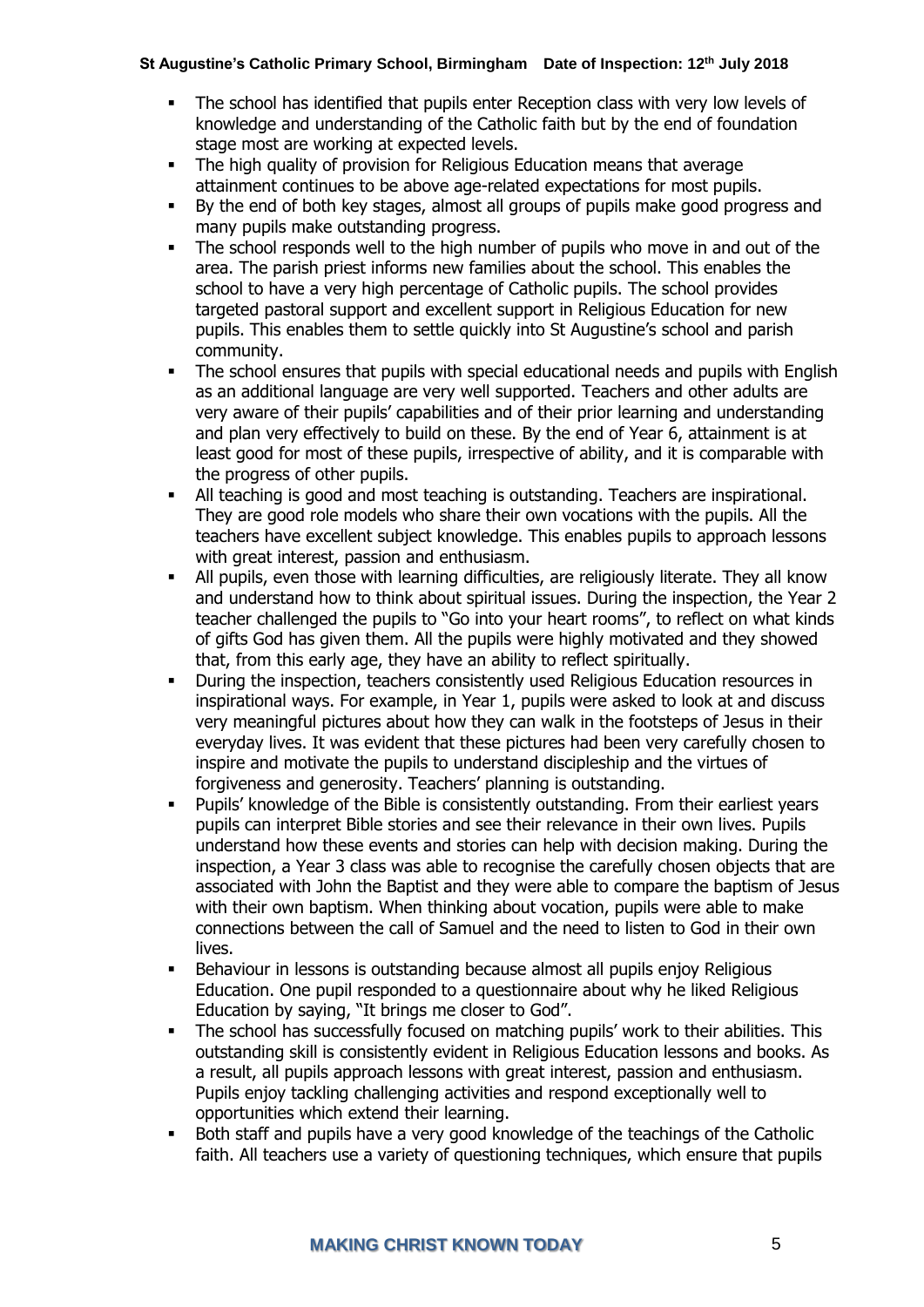can reflect on their faith and how they can apply it to their lives. Pupils can answer with confidence and a good knowledge of their Catholic faith.

- **•** The teacher's challenging questioning in Year 4, observed during the inspection, developed the pupils' understanding of their faith and made them use key vocabulary in their answers. The pupils showed a good knowledge of scripture and recognised why the life and example of Jesus is good news. They linked their answers and made references to the CSPP. The teacher showed excellent subject knowledge throughout the lesson.
- In a Year 5 lesson, linked to the theme of the sacraments of Marriage and Holy Orders, the pupils engaged in a high quality and appropriately solemn dramatisation of an ordination and marriage ceremony. The pupils followed the liturgy faithfully with all the class involved as congregation, joining in all the responses. The pupils displayed excellent knowledge about both sacraments and empathised with the challenges of keeping the solemn promises made. They recognised that these sacraments are truly about vocation. The beginning and ending of the lesson were pupil-led acts of worship, which concluded with the class singing and signing a faith song they had learned at Alton Castle. The pupils had a very good understanding of both theses sacraments and vocation.
- All the pupils' Religious Education books are a cause for celebration. They are beautifully presented and there is a wide variety of high quality learning. The quality of pupils' current work both in class and in written work is outstanding. All teachers have high expectations for all pupils. This is reflected in the teachers' marking of pupils' work. The school has worked very hard to ensure that marking is carried out consistently to a very high standard. Pupils always respond to their teachers', 'Now Do This', comments.
- Celebration of achievement and effort are a focus for all the staff. This is evident in the encouragement and praise that pupils consistently receive in their Religious Education books and in lessons.

#### **How well leaders and governors promote, monitor and evaluate the provision for Religious Education.**

- From September 2017, Religious education has been led by the highly experienced and passionate head teacher who has continued to implement the thorough monitoring and evaluation procedures that her predecessor had embedded.
- A member of staff has been identified to take over the leadership of Religious Education from September 2018. During this academic year, she has shadowed the headteacher in preparation for this very important role.
- The headteacher, Religious Education subject leader and governors ensure that the Religious Education curriculum meets the requirements of the Bishops' Conference.
- Religious Education has a high priority on the timetable and it receives the recommended minimum 10% of taught curriculum time.
- The senior leadership team and the governors ensure that Religious Education has full parity with other core subjects. The value placed on Religious Education is reflected in the high quality of work in pupils' books, which are beautifully presented.
- Standards of Religious Education are monitored and evaluated by the headteacher and Religious Education subject leader and they are frequently reported to and discussed with governors. A foundation governor has also frequently accompanied the head teacher on learning walks and book trawls, which he has then reported about to governors.
- The pupil spiritual council, the Religious Education subject leader, the head teacher and a foundation governor have monitored the quality of displays and prayer focuses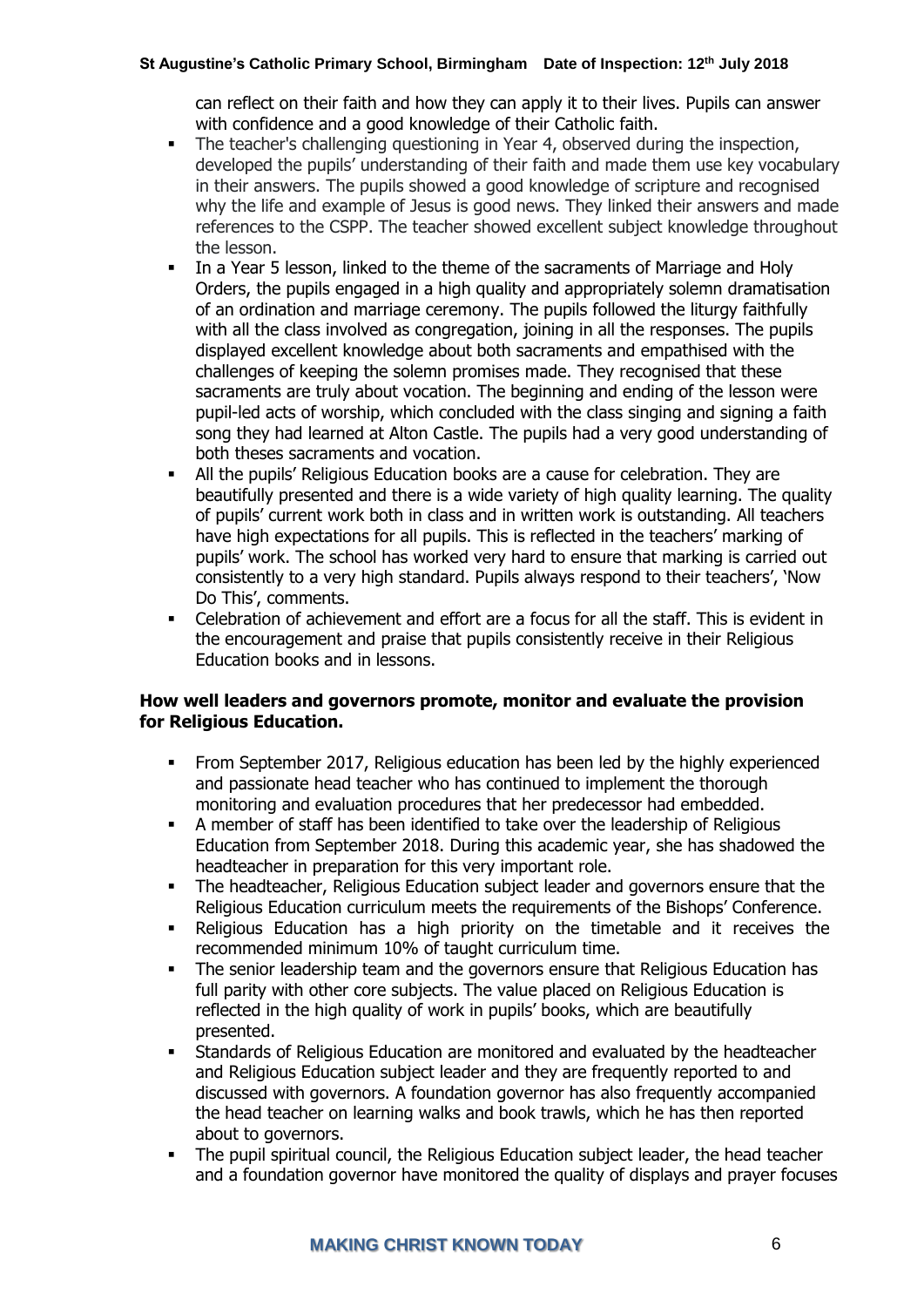in classrooms and around the school. This has resulted in a very high standard of Religious Education displays, which enhances the spiritual environment of the school.

- **•** The headteacher and the Religious Education subject leader ensure that pupils' learning is evaluated during formal and informal observations, by the outcomes of book trawls and pupil interviews and by the analysis of data. There is an agreed schedule for monitoring Religious Education throughout the school. This results in well targeted planning and strategic action taken by the school, which leads to outstanding outcomes in Religious Education.
- **Experienced teachers act as mentors to newly qualified teachers, supporting them in** teaching Religious Education. Consequently, all teachers are developed well in the teachings of the Catholic faith and they have a very good subject knowledge.
- The headteacher, who has faithfully served this school as a teacher and a head teacher for twenty-seven years, has an expert knowledge and experience of how to teach pupils Religious Education. She has an inspiring vision for outstanding teaching and learning, which she communicates to staff, governors, parents and pupils. She works very hard to establish a very good support programme for staff development that enables the happy staff team to fulfil this vision. The parish priest plays an important role in ensuring that staff understand the doctrine and facts about the Catholic faith. This results in teaching that is likely to be outstanding and at least consistently good.

# **COLLECTIVE WORSHIP**

| The quality of Collective Worship.                                                | Outstanding |
|-----------------------------------------------------------------------------------|-------------|
| How well pupils respond to and participate in the school's Collective<br>Worship. | Outstanding |
| The quality of Collective Worship provided by the school.                         | Outstanding |
| How well leaders and governors promote, monitor and evaluate the   Outstanding    |             |
| provision for Collective Worship.                                                 |             |

# **How well pupils respond to and participate in the school's Collective Worship.**

# **The quality of Collective Worship provided by the school.**

- St Augustine's pupils plan and lead annual Lenten and Advent liturgies with other Caritas schools. Initially, the schools work in groups of three or four who meet to plan the Liturgy. During Holy Week, the planned liturgy is presented to each school in the group. The pupils move from school to school on an allocated day. The focus of the liturgies this year is 'Vocation'.
- Mass is celebrated by the parish priest each week in the parish church. Staff, pupils and parents feel their own faith is strengthened by listening to the parish priest who teaches them about different elements of the Faith. As a result, pupils, staff and parents have a very good knowledge of the Mass.
- All staff regularly participate in prayer sessions at the beginning of the school day. During the inspection, there was a whole staff prayer session, which enabled staff to reflect in a quiet, thoughtful way. They prayed for the pupils, themselves and world issues. All staff were engaged and respectful.
- Quality professional development for all staff ensures that they can offer very good liturgy to pupils that is creative and age appropriate.
- During the inspection, a teaching assistant led the whole staff in a thoughtful prayer experience at the start of a busy day. Staff were able to pray spontaneously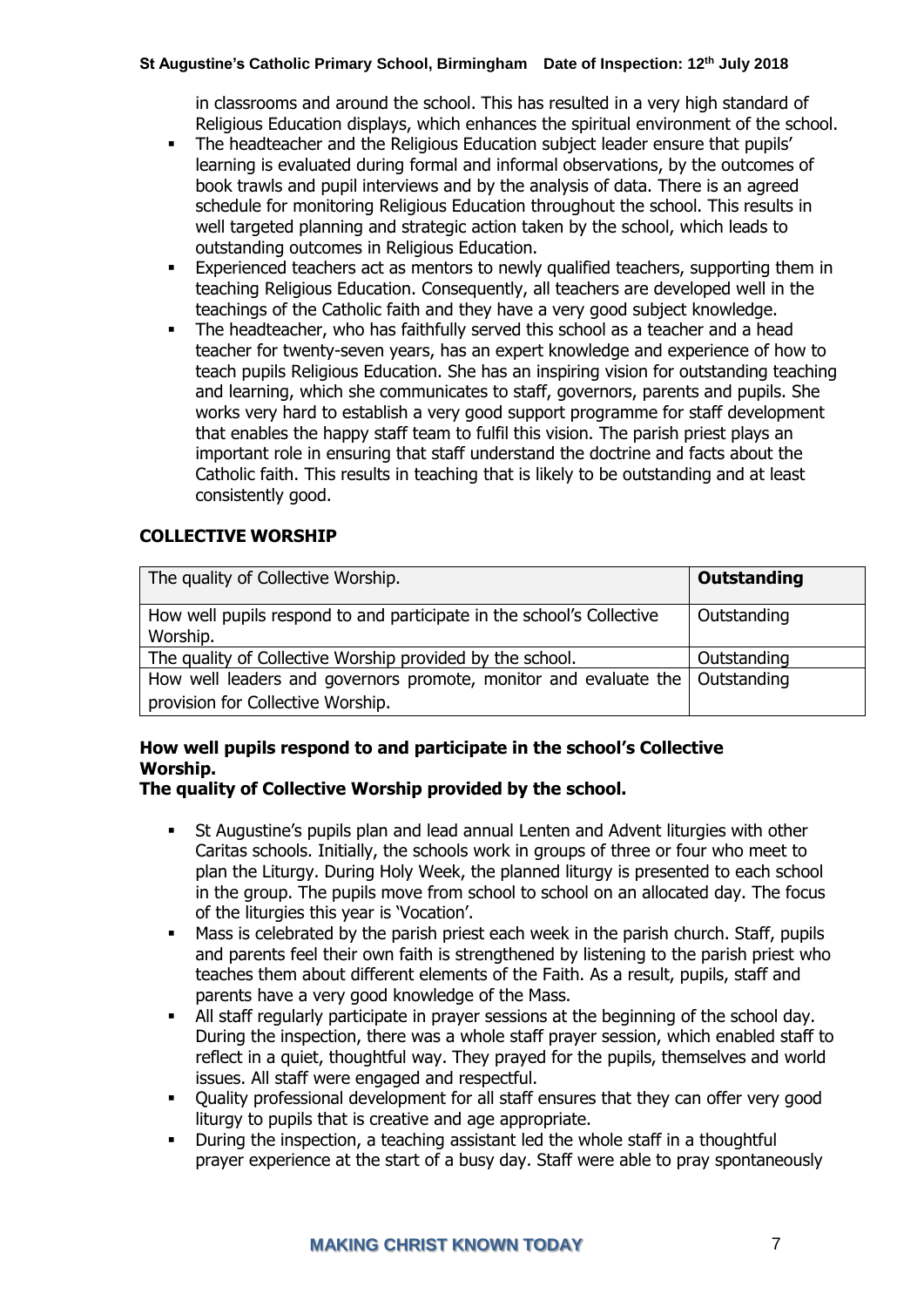and reflect on their lives. This demonstrates that the prayer life of the staff at St Augustine's is very well developed.

- **•** From their earliest years in the Reception class, pupils at St Augustine's are taught how to pray. During the inspection, reception pupils prepared a prayer service, setting out the altar cloth and placing objects onto it. Nearly all the pupils, including those with special educational needs, were then able to pray spontaneously. The teacher modelled how to pray.
- The pupils' spiritual council regularly meets to discuss and review elements of worship. They are responsible for helping with assemblies, setting up, leading pupils in and out of assembly and setting a good example for all pupils.
- During the inspection, members of the spiritual council confidently led a whole school assembly. They spoke without prompt sheets and engaged all the younger pupils' interest and inspired in them deep thought and heartfelt response, through direct question and answer sessions. All pupils were attentive and respectful. Younger pupils, when invited, were able to pray spontaneously. Pupils used silence and there was a depth of reverent participation in prayer. The school choir sang the verses of the responsorial psalm and the rest of the school joined in and sang the chorus beautifully. There is a genuine enthusiasm for Collective Worship, reflected in the quality of the school singing. The prayer service was a sacred experience and the spiritual council who led it were outstanding.
- Pupils frequently lead class prayer. A rota is in place in each class to ensure each pupil can lead prayer at least once during the year.
- When interviewed, during the inspection, pupils described the many opportunities that they have in school to pray. They use a wide range of traditional prayers and they are encouraged to write and lead with their own prayers.
- Pupils value the moments of quiet that they have for meditation. This is a feature of school Masses in church. The parish priest encourages the pupils to pray in silence.
- The pupils are familiar with the traditional prayers of the Church. During the inspection, Year 6 pupils were learning about Mary in an inspirational lesson and they were able to use a range of prayers to Mary. One pupil was able to recite the 'Hail Holy Queen' fluently and without a prompt sheet.
- Pupils from St Augustine's see the need for God in their lives. Praying together is part of the daily experience for all pupils and staff. Pupils and staff pray together often in a spontaneous way, from their hearts.
- The school invests a great deal of time and effort in quality music teaching, so that pupils can engage fully and joyfully through singing and playing instruments during Collective Worship. The deputy head is an accomplished pianist and she has trained the school choir, who take a pride in leading the singing in liturgies.
- **•** During the inspection, the school choir sang the verses of the responsorial psalm and the rest of the school joined in and sang the chorus beautifully. Music is part of classroom worship and was used effectively by Year 5 and Year 6.
- The environment in the school is very prayerful. The corridors are filled with different art works. Many of them have been done by pupils. All these images encourage prayer.
- The memorial prayer cabin is viewed with affection by the children. They know that it is a special place that they can use for prayer and reflection.

#### **How well leaders and governors promote, monitor and evaluate the provision for Collective Worship.**

▪ Collective Worship is promoted and led by the headteacher, deputy headteacher and the Religious Education subject leader. They ensure that all staff are professionally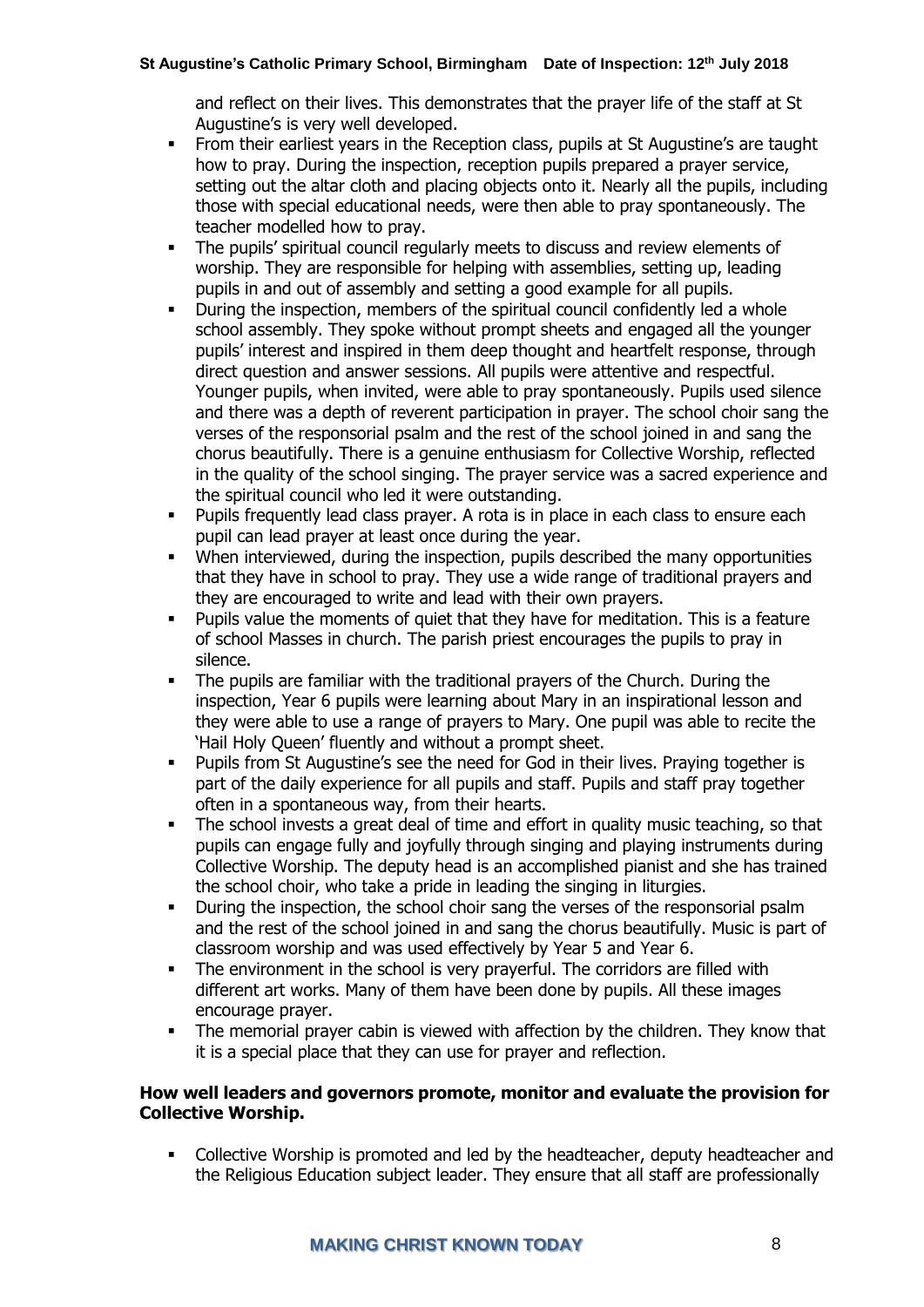developed and confident so that they have expert knowledge of planning and delivering Collective Worship.

- **•** The pupils' spiritual council is responsible for leading whole school and class prayer services. The headteacher frequently meets with them to offer training. As a result, they are confident to engage younger children, speak without prompt sheets and lead discussions with the whole school. They take pleasure in volunteering to practise these skills during break times and they work in small groups.
- Continual professional development enables staff to have an extensive knowledge and understanding of the Church's liturgical year, seasons and feasts. At St Augustine's Collective Worship is accessible to pupils in both traditional and contemporary contexts. Pupils experience a rich variety of opportunities to pray.
- From their earliest years, pupils in all classes are taught how to prepare and lead Collective Worship. This gives them a confidence and motivation to volunteer to lead whole school Collective Worship.
- The headteacher formally observes and evaluates Collective Worship. Her findings are included in the school development plan and acted upon. Consequently, pupils experience a good variety of prayer styles and traditions. However, the rest of the staff also now need to formally observe Collective Worship.
- Pupils formally observe and evaluate Collective Worship.
- A very knowledgeable foundation governor has formally observed Collective Worship. However, other governors also need to do this. The observations of all stakeholders need to feed into the school improvement plan and the impact of any actions need to be recorded.

| Unique reference number                                                                  | 103431                         |
|------------------------------------------------------------------------------------------|--------------------------------|
| Local authority                                                                          | Birmingham                     |
| This inspection was carried out under canon 806 of Canon Law and under Section 48 of the |                                |
| 2005 Education Act.                                                                      |                                |
| Type of school                                                                           | Primary                        |
| School category                                                                          | <b>Voluntary Aided</b>         |
| Age range                                                                                | $3 - 11$                       |
| Gender of pupils                                                                         | Mixed                          |
| Number of pupils on roll                                                                 | 208 and 44 part-time nursery   |
| Appropriate authority                                                                    | The governing body             |
| Chair                                                                                    | Mrs Paulina Wisniewska-Kawecka |
| Headteacher                                                                              | Mrs Mary Stanley               |
| Telephone number                                                                         | 0121 554 5069                  |
| Website address                                                                          | www.staugust.bham.sch.uk       |
| Email address                                                                            | enquiry@staugust.bham.sch.uk   |
| Date of previous inspection                                                              | June 2013                      |

# **SCHOOL DETAILS**